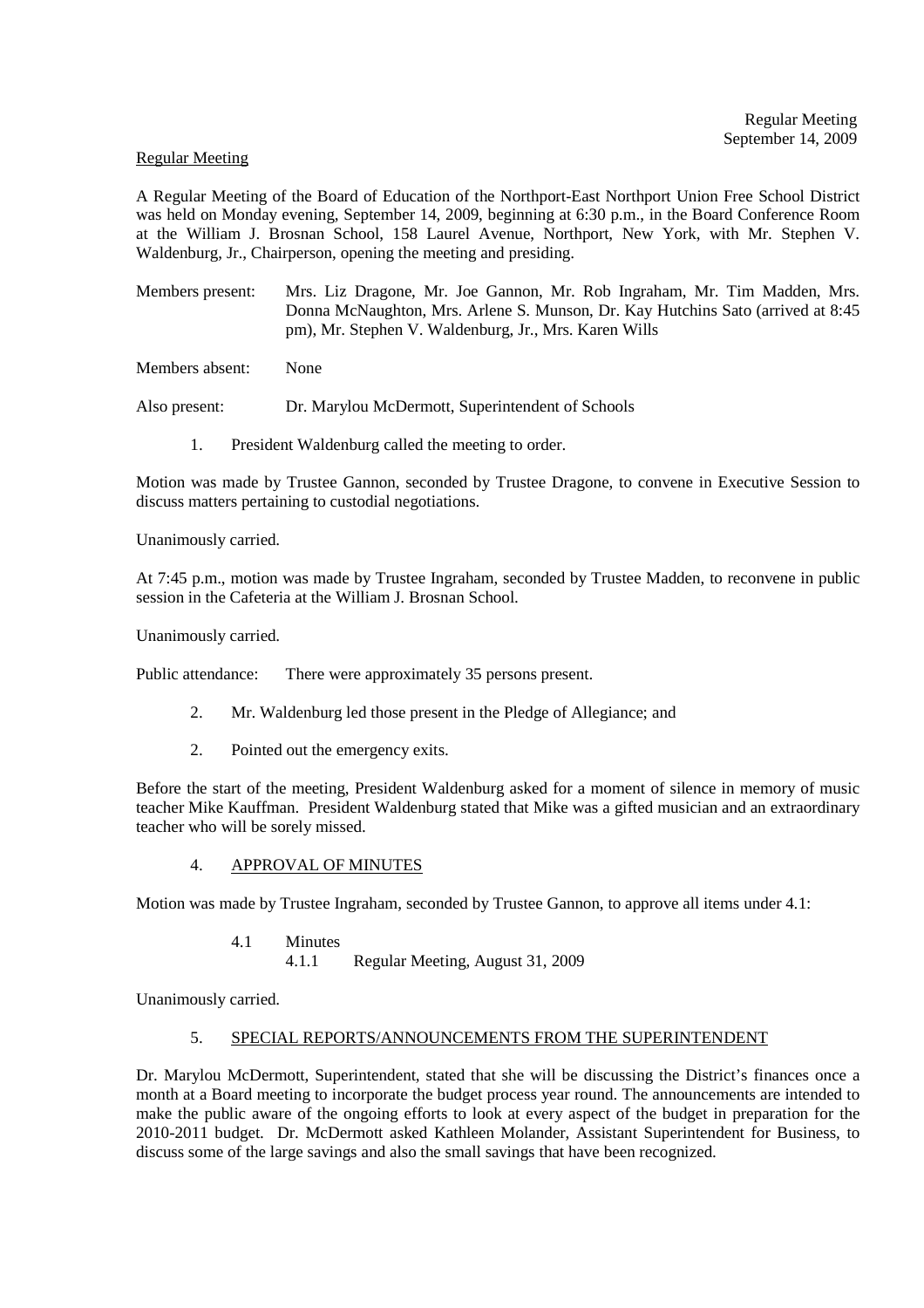Ms. Molander stated that there were several areas where the District has already realized some savings. The main, and largest of those areas, is in the TANs (Tax Anticipation Notes). Ms. Molander stated that the District has a borrowing of \$36 million and the percentage rate the District received was .4408, which realized a savings of \$823,980. In addition, due to the 0% contractual increase from the state extended transportation contracts, savings of \$440,869 were realized. Reduction in overtime in the custodial staff, non-instructional clerical staff, and security staff during the months of July and August has realized a savings of \$33,678. The staff directory will now be online which realizes a savings of \$2,703. Ms. Molander noted that those four items realize a total savings of \$1,301,230.

In regards to concerns about the H1N1 virus and how the District will handle protecting the children, Dr. McDermott stated that she attended a meeting with all the Suffolk County Superintendents and Suffolk County Department of Health Commissioner, Dr. Humayun Chaudhry. The most important aspect discussed at the meeting was good hygiene on the part of students. Mr. John Lynch, Assistant Superintendent for Pupil Services, has met with all the District's nurses and the nurses have informed the teachers and faculty about procedures of instructing the students about good hygiene. Dr. McDermott noted that the District is in the process of finalizing the purchase of hand sanitizers which will be placed in the cafeterias in each building.

Dr. McDermott addressed an article that appeared in Newsday on Saturday, September 12, 2009, regarding LIPAs tax certiorari. Dr. McDermott stated that she spoke to the attorney who represents the District in tax certioraris and he stated that no tax certioraris have been filed in the 2009-2010 school year. The next filing is not until May 2010. Dr. McDermott stated that it is imperative that the District and residents lobby local, county and state legislators so it will not happen.

President Waldenburg stated that agenda item 8.3.1 – Student Attendance Policy has been withdrawn due to concerns regarding certain paragraphs and issues that need to be resolved. Dr. McDermott stated that those concerns will be discussed in consultation with the teachers at high school, Mrs. McLaughlin, members of UTN, Board members and herself in a meeting with the school District's attorney.

# 5.1 Review of Opening Day Class Sizes

In response to a question, Mr. John Lynch, Assistant Superintendent for Pupil Services, stated that the numbers were accurate as of 11:00 am on Friday, September 11, 2009. Mr. Lynch noted that some adjustments were made to the projections but nothing that caused any staffing changes.

There was a brief discussion regarding the 0.5 unallocated teaching position. Dr. McDermott stated that she had a conversation with the principals at Fifth Avenue and Ocean Avenue Elementary schools to be certain that the students are receiving the necessary academic support. Dr. McDermott noted that additional staff members were assigned to the fourth grade to help students with specific academic concerns.

## 5.2 Overview of Instructional Initiatives for 2009-2010

Dr. McDermott introduced Mr. Matthew Nelson, Assistant Superintendent for Instruction and Administration, who presented his overview of the instructional initiatives for 2009-2010. Mr. Nelson stated that the common instructional goals are to develop common mid-term assessments in all courses that culminate in a NYS Regents examination, initiate staff development conducted and/or coordinated by department chairpersons and directors throughout the school year, and use of the *MOODLE* online learning system to develop course curricula, curriculum maps, and virtual collaboration spaces. Mr. Nelson explained that *MOODLE* is an open-source, on-line course content management system that replaces "three ring binder" curriculum, enables ongoing online curricular revision, provides a template for virtual classrooms for students, allows for free distribution and use via an open-source software license and serves as a vehicle for the sharing of best instructional practices. Mr. Nelson stated that the following online functions will be developed through the use of the MOODLE online learning system: course curriculum,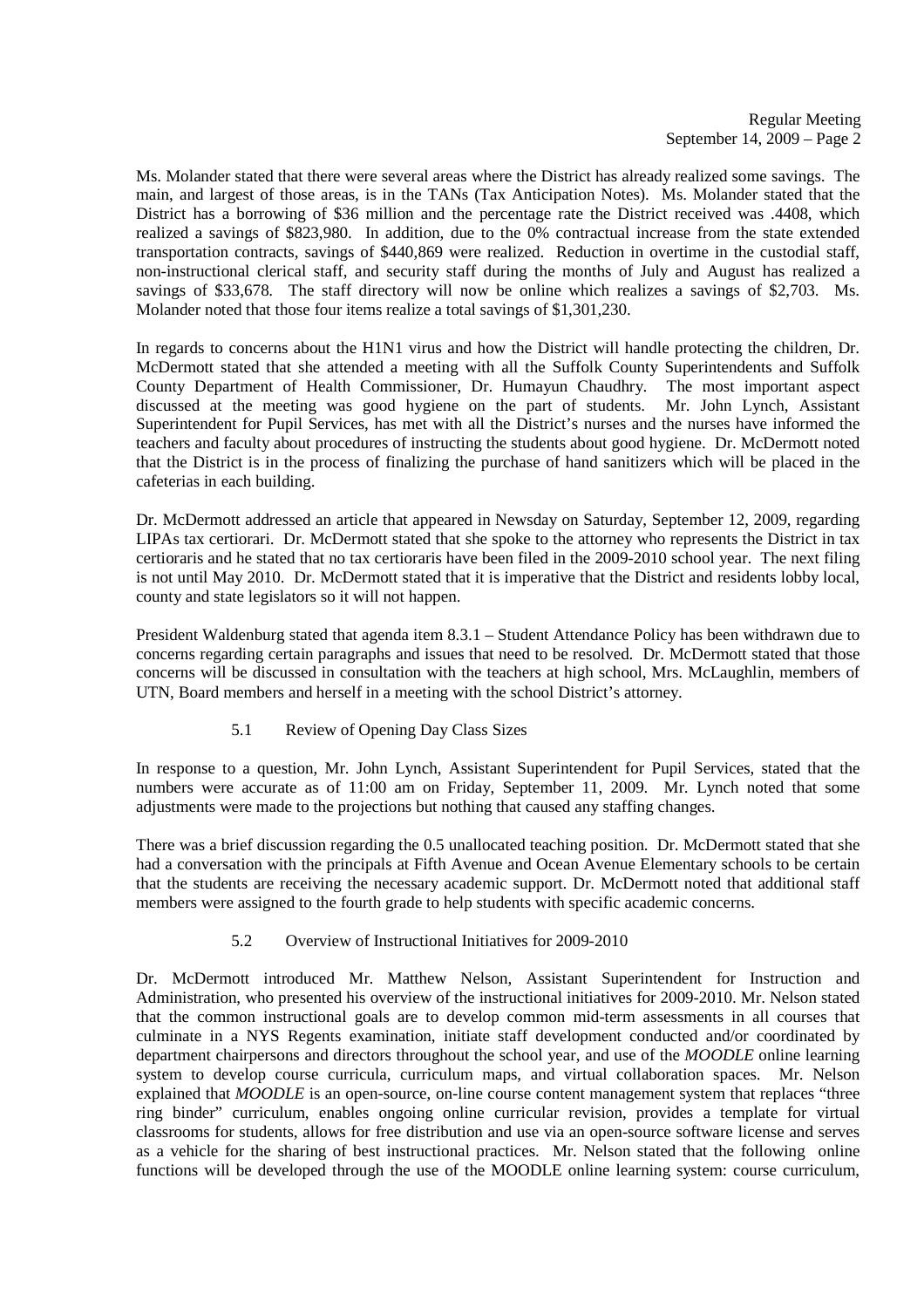resource areas, research and language skills tool boxes, formal writing processes for document based questions, world language maps, adaptive physical education best practices collaboration, and district-wide learning communities. Mr. Nelson presented an overview of the departmental initiatives in Mathematics, Science, English Language Arts, Social Studies, World Languages, English Language Learners, Physical Education & Athletics, Music, Art, and Technology & Engineering.

There was a discussion regarding the midyear common assessments replacing midterm examinations or just being used as assessment tools. Several board members inquired about the different teaching styles and how the use of the common assessments might inhibit individual styles. Mr. Nelson stated that the midyear common assessments would replace the midterm exams and will make sure that the students are where they need to be at the halfway point in the curriculum.

In response to a question regarding the physical education and athletic initiative of developing a districtwide physical education plan and delivering it to the New York State Education Department, Mr. Drew Cronin, Director of Physical Education and Athletics, stated that the only way to become compliant with the NYS Education Department is to add more time. Mr. Cronin stated that he is brainstorming with his colleagues and will attend a conference in November to come up with a solution.

The Board President and Superintendent thanked Mr. Nelson for his informative report.

5.3 The President of the Board reviewed the upcoming Board of Education Meetings of October  $5<sup>th</sup>$ , October 19<sup>th</sup>, November  $2<sup>nd</sup>$  and November 16<sup>th</sup>.

# 6. COMMUNICATIONS

 6.1 Letter from Ms. Susan Silbernagel, Ms. Adrian Forman, Ms. Caryn Nye and Ms. Pam Brill, addressed to member of the Board, received September 8, 2009, re: busing issue at Norwood Avenue Elementary School.

Ms. Silbernagel and Ms. Forman addressed the Board and expressed their concerns about a transportation issue regarding busing to The Village Preschool from Norwood Avenue Elementary School. Families that request transportation to the preschool are required to pay up to \$125 per month for the service whereas families from Ocean Avenue do not have to pay for this service because the preschool falls within their bus zone. Ms. Silbernagel and Ms. Forman requested that the Board consider extending bus service from Norwood Elementary to The Village Preschool.

Several Board members stated that the District has to operate within the laws and guidelines that the State Education Department puts in place for transportation. Dr. McDermott stated that she is waiting to hear from legal counsel regarding the District's current policy and will advise the Board as soon as it is received.

## 7. PUBLIC PARTICIPATION

| Name                        | Comment                                                                                                                                                               |
|-----------------------------|-----------------------------------------------------------------------------------------------------------------------------------------------------------------------|
| Nina Dorata<br><b>UTNEN</b> | Stated that the UTNEN encourages the District to tap into the expertise of the<br>community by establishing a budget and finance committee and that it is crucial for |
|                             | the District to do some active long range planning.                                                                                                                   |

President Waldenburg stated that he appreciated Dr. Dorata's suggestion and that the Board has from time to time created committees to deal with issue and understands that they can have a value.

Rob Ingraham Stated that there was an article in Newsday last week which reported on the Roard Member Smithtown School District's savings that resulted from installing a sol Smithtown School District's savings that resulted from installing a solar energy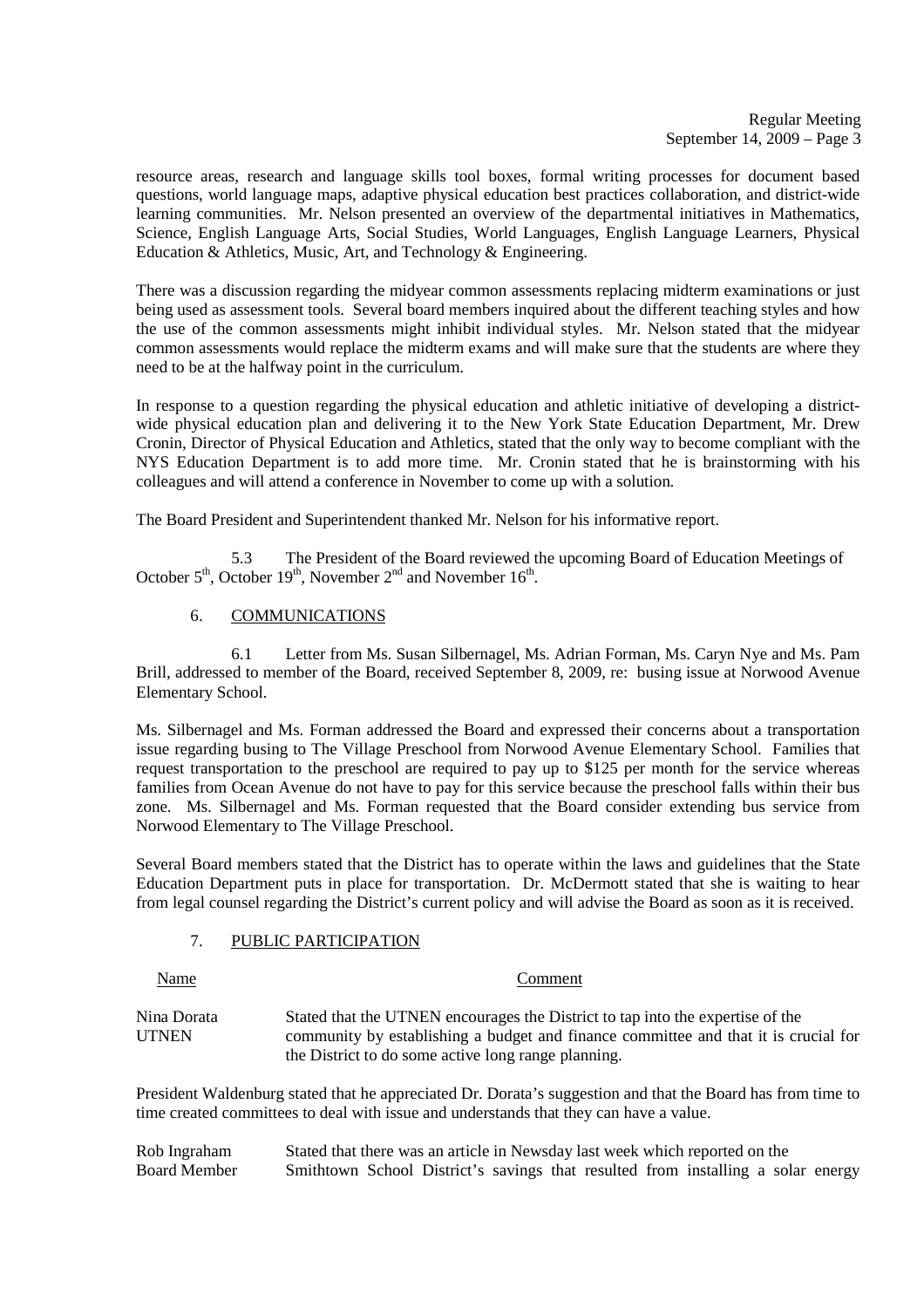system and that the District should take some tangible steps to study what was done in Smithtown.

Dr. McDermott stated that she will look into what the Smithtown School District has done and report back to the Board.

Trustee Ingraham also stated that the problems with the District's athletic fields and facilities are not going to go away and need to be addressed. Mr. Ingraham asked Mr. Cronin to give a brief summary of where the most needs are and if the District has the manpower to make some improvements.

Mr. Cronin, Director of Physical Education and Athletics, stated that his priorities would be the Northport Middle School baseball field, the East Northport Middle School softball field, and as soon as the season is over to immediately aerate and seed the Sweeney field and field hockey field, and to irrigate the practice fields that were just re-sodded.

Dr. McDermott stated that she will have a discussion with Mr. Cronin and Ms. Molander to see if the repairs can be made within the budget established.

Lisa Courter Stated that the grade six weighted class size numbers seem high at Northport Middle Parent School and that if a section was added it would be more in line with East Northport Middle School.

In response to a question, Mr. Timothy Hoss, Northport Middle School Principal, stated that presently there is no extra space to add another section and that every room is utilized virtually every period.

Trustee Madden suggested that setting class size caps in the middle school should also be taken into consideration in the future.

Susan Ronde Inquired about the planners at the high school, stating that they were only provided to Parent freshman this year and stated that they are very useful for all the high school students.

There was a brief discussion regarding the planners and providing them to all the students. A decision was made that planners would be made available at cost to those students who wished to sign up or prepay for them.

Karen Wills Inquired if there is a portal on the District's website to put homework online. Board Member

Mr. Matt Nelson stated that there is currently a front page system and that he is working on evaluating a portal system to allow teachers to have their own space to put homework on.

Tim Madden Asked if there was a clear document that states the specific procedures for filling<br>Board Member vacancies with teachers in particular and if there wasn't one there should be one vacancies with teachers in particular, and if there wasn't one there should be one. Mr. Madden stated that if there is a perception of the hiring practices in the District out there it discourages people from applying for positions.

Dr. McDermott stated that she will look into the District's documents.

Motion was made by Trustee Munson, seconded by Trustee Sato, to approve all items under 8 and 9, including Supplemental 8.1.1 (Schedule A #19-24) and Supplemental 8.1.2 (Schedule B #18-24), with the exception of severed items 8.1.4 (Schedule D) and 9.1 (Driver Education Tuition Increase).

## 8. SUPERINTENDENT'S REPORT, GENERAL - FOR BOARD ACTION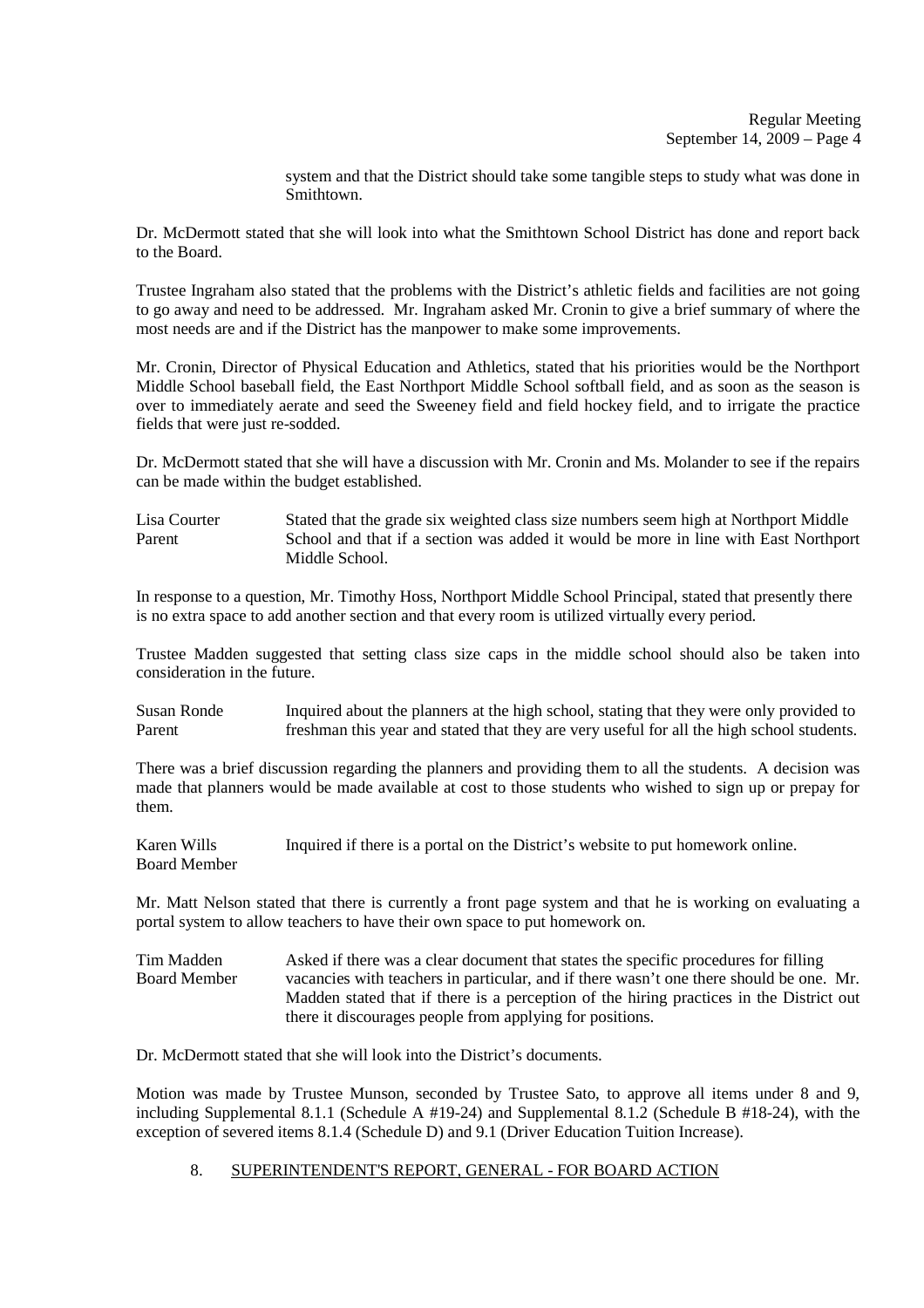8.1 Personnel Schedules, each dated September 14, 2009, and each attached and made part of the official minutes:

- 8.1.1 Schedule A Certified Staff (including Supplemental A)
- 8.1.2 Schedule B Non-Instructional Staff (including Supplemental B)
- 8.1.3 Schedule C Salary Transfers (including Supplemental C)
- 8.1.4 Schedule D Extra Pay severed
- 8.1.5 Schedule J Committee on Special Education
- 8.2 Receiving for a second reading and adopting revisions to the following policies:
	- 8.2.1 Policy #5020.4, "*Hazing, Harassment and Bullying of Students*" 8.2.2 Policy #9510.4, *"Title I Parental Involvement"*
- 8.3 Receiving for a first reading, revisions to the following policies:
	- 8.3.1 Policy #5160, *"Student Attendance"* withdrawn

### 9. SUPERINTENDENT'S REPORT, FINANCIAL - FOR BOARD ACTION

- 9.1 Approving a tuition increase of \$35 in the Driver Education Program severed.
- 9.2 Approving the following donations to the District:

 9.2.1 \$320 to the Deborah A. Shavalier Memorial Scholarship Fund - \$50 from Mr. and Mrs. Arnold Goldberg, \$50 from Mr. and Mrs. William Peterson, \$20 from Ms. Janis Digirolamo, \$100 from Mr. and Mrs. Stephen Levine, \$100 from Mr. and Mrs. John Lundy.

 9.2.2 Ten used Dell LCD energy efficient 17 to 18 inch monitors, from Jason Byer of Suburban Exterminating, value estimated to be approximately \$800.

 9.2.3 \$1,000 from the Northport Tigers Baseball Camp to be used for the improvement of the Northport High School Varsity Baseball infield and authorizing an increase in the 2009-2010 budget (Code A2855-5030-30-1501) for this purpose.

 9.3 Approving the 2009-2010 License Agreement between SCOPE Education Services and the Northport-East Northport Union Free School District for the Introductory and Exploratory Foreign Language Program (LINGUAS).

In response to a question, Ms. Anne Whooley, Dickinson Avenue Principal, stated that there are various centers throughout the District depending upon the enrollment and students pay for the program through SCOPE.

 9.4 Approving the 2009-2010 License and Operating Agreement between SCOPE Education Services and the Northport-East Northport School District for the After School Child Care Programs and Extended Kindergarten Program.

Vote on Trustee Munson's motion to approve all items under 8 and 9, including Supplemental 8.1.1 (Schedule A #19-24) and Supplemental 8.1.2 (Schedule B #18-24), with the exception of severed items 8.1.4 (Schedule D) and 9.1 (Driver Education Tuition Increase) was unanimously carried.

Motion was made by Trustee Munson, seconded by Trustee Dragone, to approve severed item 8.1.4 – Schedule D.